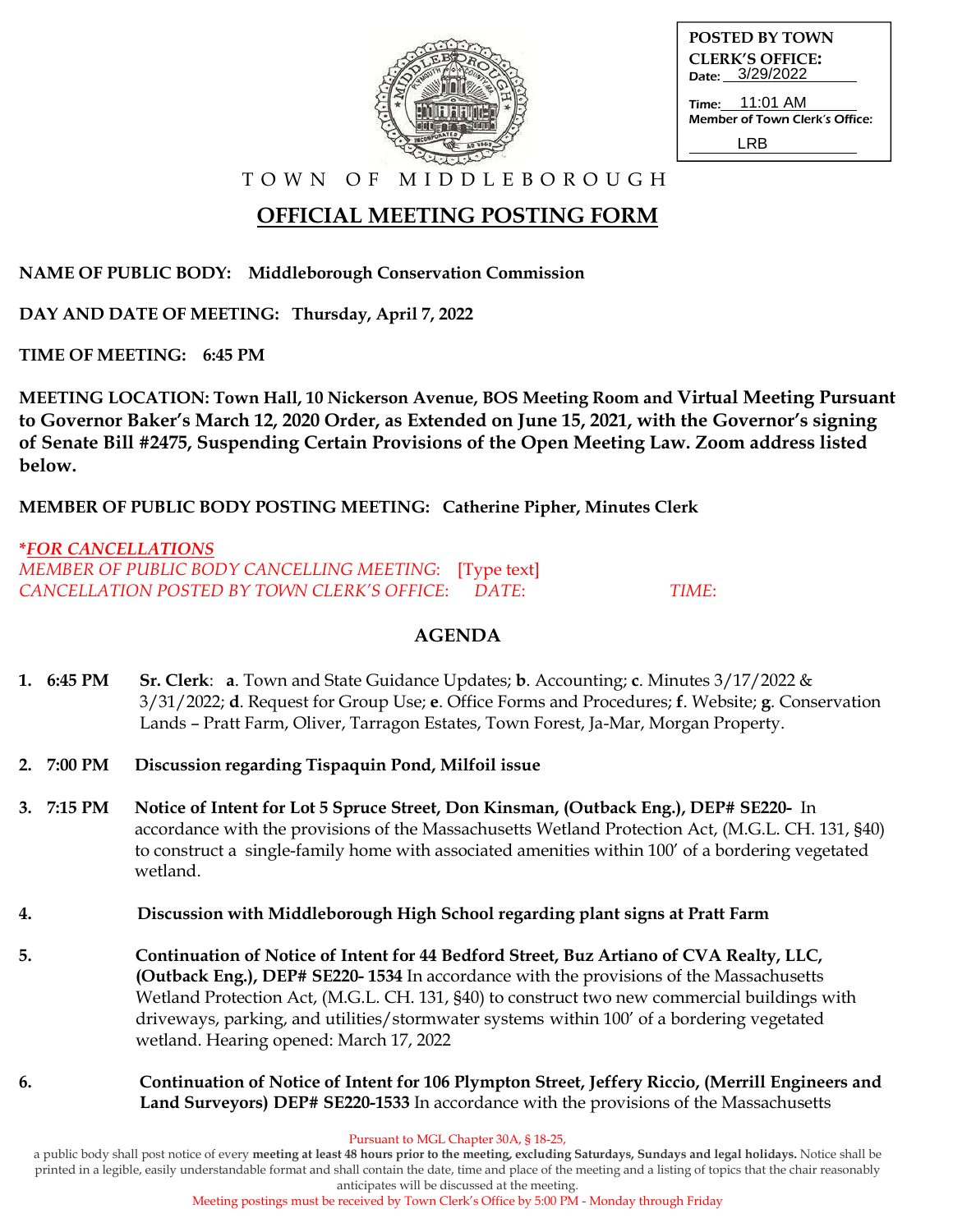| <b>CON</b>   |
|--------------|
|              |
| <b>CORPO</b> |
|              |

| <b>POSTED BY TOWN</b>                   |
|-----------------------------------------|
| <b>CLERK'S OFFICE:</b>                  |
| Date: Date:                             |
| Time:<br>Member of Town Clerk's Office: |

#### T O W N O F M I D D L E B O R O U G H

# **OFFICIAL MEETING POSTING FORM**

**Page 2 of 3**

Wetland Protection Act, (M.G.L. CH. 131, §40) to construct an accessory structure, a dive pool, septic system upgrade, and grading within 100' of a bordering vegetated wetland. Hearing opened: March 17, 2022

- **7. Continuation of Notice of Intent for 0 Cedar Street, Ashley Herman, (Webby Engineering), DEP#SE220-1529** In accordance with the provisions of the Massachusetts Wetland Protection Act (M.G.L. CH. 131, §40), to construct a single-family dwelling with associated utilizes, driveway, septic system, well, and site grading within 100' of a bordering vegetated wetland. Hearing opened: March 3, 2022
- **8. Continuation of Notice of Intent for Clay Street and part of 44 Clay Street, JR Logan Enterprises, (Zenith Consulting Engineers), DEP# SE220-1532** In accordance with the provisions of the Massachusetts Wetland Protection Act, (M.G.L. CH. 131, §40) to construct a single family house with associated septic system, grading, drainage, driveway, utilities, and landscaping, within 100' of a bordering vegetated wetland. Hearing opened: March 17, 2022
- **9. Continuation of Notice of Intent for 44 Clay Street, JR Logan Enterprises, (Zenith Consulting Engineers), DEP#SE220-1531** In accordance with the provisions of the Massachusetts Wetland Protection Act (M.G.L. CH. 131, §40), to construct a single family house with associated septic system, grading, drainage, driveway, utilities, and landscaping, within 100' of a bordering vegetated wetland. Hearing opened: March 17, 2022
- **10. Continuation of Notice of Intent for Everett Street, Peter Varrasso, Jr. (Center Mount Land Development, LLC) DEP# SE220-1525** In accordance with the provisions of the Massachusetts Wetland Protection Act, (M.G.L. CH. 131, §40) for a proposed 26,400 s.f. industrial building with associated parking and loading areas, sidewalk, grading, stormwater management and utilities within 100' of a bordering vegetated wetland. Hearing opened: January 20, 2022
- **11. Continuation of Abbreviated Notice of Resource Area Delineation for 177 East Grove Street and 187 East Grove Street, HIP VI Enterprises, LLC (Goddard Consulting) DEP# SE220-1518** In accordance with the provisions of the Massachusetts Wetland Protection Act (M.G.L. CH. 131, §40), to review and vote on the wetland delineation. Hearing opened: December 2, 2021
- **12**. **Request for Certificate of Compliance for 88 River Street, DEP#SE220-1198.** They had proposed to operate a commercial recycling & composting facility within 100' buffer zone of Bordering Vegetated Wetlands. The Order of Conditions Plan of Record is dated: September 17, 2013
- **13. Agent**: **a**. FY2023 Budget; **b**. Ch.61A Thompson and Precinct Street; **c**. 415 Plymouth Street; **d.** Soule Homestead; **e.** 3 & 15 Spruce Street; **f.** 85 Plymouth Street (Town Land); **g.** Weston Forest

Pursuant to MGL Chapter 30A, § 18-25,

a public body shall post notice of every **meeting at least 48 hours prior to the meeting, excluding Saturdays, Sundays and legal holidays.** Notice shall be printed in a legible, easily understandable format and shall contain the date, time and place of the meeting and a listing of topics that the chair reasonably anticipates will be discussed at the meeting.